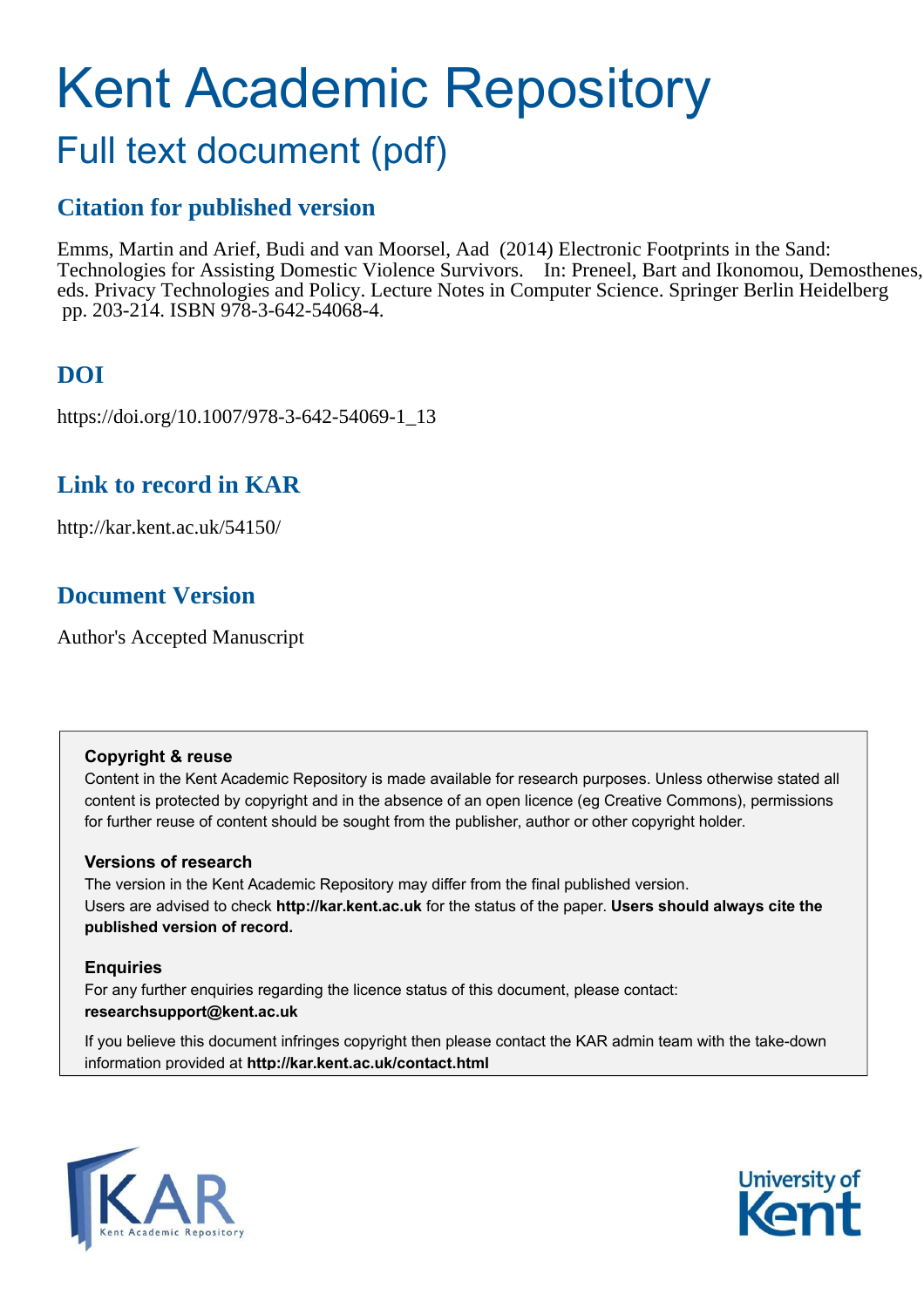### **Electronic Footprints in the Sand Technologies for Assisting Domestic Violence Survivors**

Martin Emms, Budi Arief, and Aad van Moorsel

School of Computing Science, Newcastle University, Newcastle upon Tyne NE1 7RU, UK {martin.emms,budi.arief,aad.vanmoorsel}@newcastle.ac.uk

**Abstract.** With the rapid growth and spread of Internet-based social support systems, the impact that these systems can make to society – be it good or bad – has become more significant and can make a real difference to people's lives. As such, various aspects of these systems need to be carefully investigated and analysed, including their security/privacy issues. In this paper, we present our work in designing and implementing various technological features that can be used to assist domestic violence survivors in obtaining help without leaving traces which might lead to further violence from their abuser. This case study serves as the core of our paper, in which we outline our approach, various design considerations – including difficulties in keeping browsing history private, our currently implemented solutions (single use URL, targeted history sanititation agent, and secret graphical gateway), as well as novel ideas for future work (including location-based service advertising and deployment in the wild).

**Keywords:** Privacy; confidentiality; practical security; browsing history; social inclusion; survivors; domestic violence; intimate partner cyber stalking; support groups; system implementation; work in progress.

#### **1 Introduction**

As more and more people are embracing online social networking applications, various concerns have been raised with regard to the security and privacy issues associated with such applications. There have been documented cases and reports regarding violations of user privacy by some of the big companies providing these services (e.g. [18] and [19]), although in most cases, their users seem to be rather oblivious to the threats of supplying their details online without much consideration. It is often stated that human players are usually the weakest link when it comes to computer security [4][9][12], so it is very important to provide a system that requires minimum effort from its users.

When it comes to the consequences of privacy violation, a very poignant example can be drawn from our experience in designing and implementing a system to assist survivors of domestic violence – the term "survivors" is used rather than "victims", as it more accurately describes the individuals who have lived with domestic abuse [17].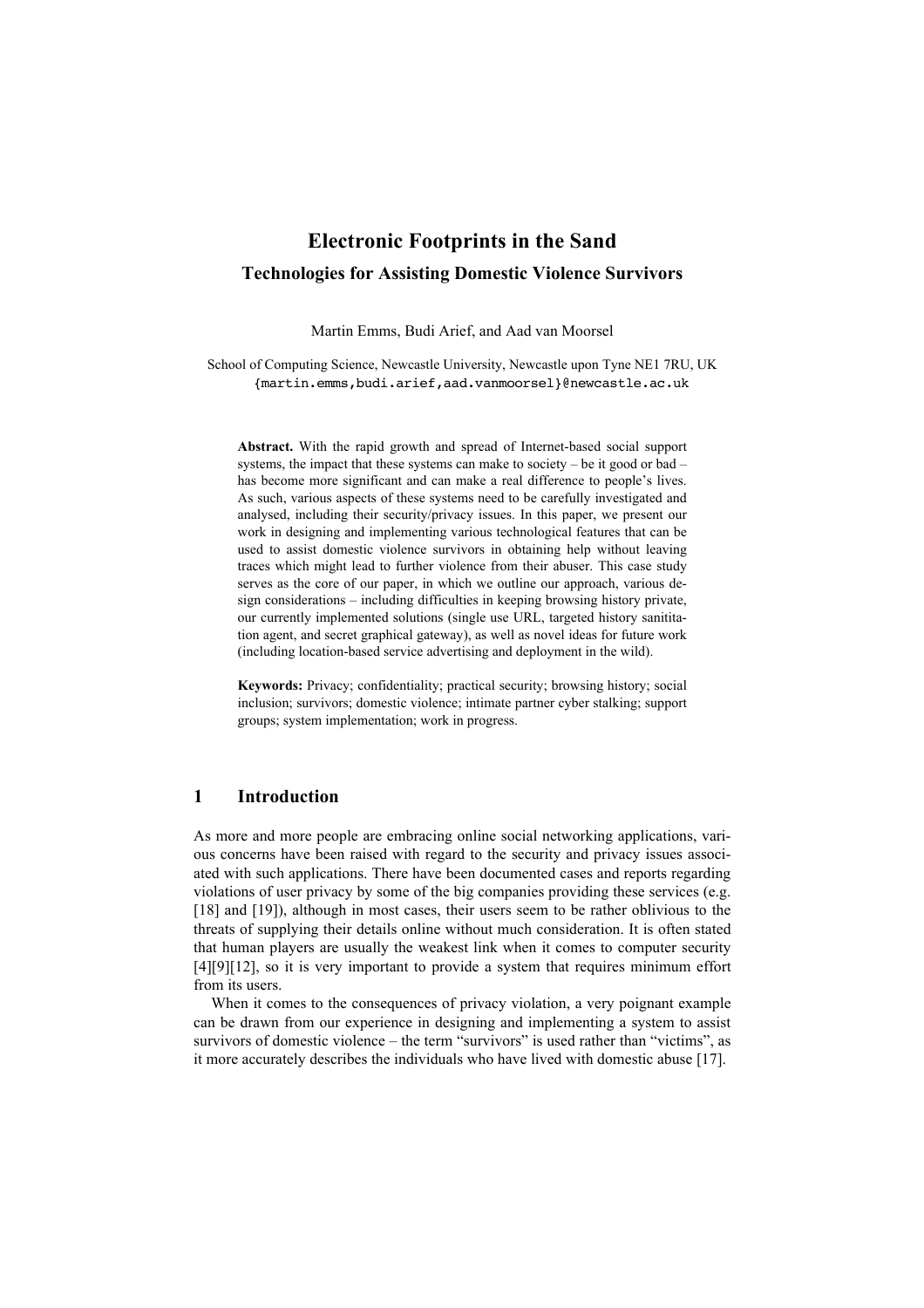There are a number of published works which highlight the issues of domestic abuse and that there is a clear link with *intimate partner cyber stalking* [6][10][13][14]. There are two aspects to the issue: first, an intimate partner (ex or current) has a greater level of access to and knowledge about the habits of the survivor; second, the cyber stalking is a new and powerful weapon which adds to the ways in which the survivor can be controlled and/or coerced. These works also highlight that the survivors who are being stalked by their partner or ex-partners are of a greatly increased risk of being harmed [10], and that stalking behaviour (whether conducted in cyber space or not) could be viewed as a warning sign of an escalation towards violence. For example, evidence compiled by the US Department of Justice suggests that 81% of women who were stalked by partners were also assaulted by the same partner [16], while the Metropolitan Police found that 40% of domestic violence murders in London were also victims of stalking [11].

Previous studies [3][13] identify that telephones and mobile phones are the most commonly used technology in cases of cyber stalking. Statistics published by the US Department of Justice [3] also show that among 2.4 million victims of cyber stalking in the US, 30.3% of which were stalked by a current or ex-partner, which equates to around 730,000 cases of cyber stalking during 2008. Equally alarmingly, the same report also provides details of the high-tech methods used to monitor the activities of victims, including spyware, video and webcams, listening devices and GPS. In the UK, a survey carried out by the University of Bedfordshire [7] showed that 31.6% of stalkers were either ex-boyfriends (21.2%) or ex-partners (10.4%). Moreover, a report published by the Network for Surviving Stalking and Women's Aid Federation of England [10] details a number of different examples of women being stalked through Facebook, eBay, geotagging, and – most worrying of all – through applications previously loaded onto their smart phone by their abuser which tracks the victims location without their knowledge. However, digital technologies and electronic footprints can also be used to record the actions of abusers, the evidence of which can be used as evidence against them (although this is quite difficult) [15].

#### **1.1 Problem Statement**

As we go about our daily lives we are unwittingly leaving *electronic footprints*, which can easily be followed to see what we have been up to. This is because the technologies we use in our everyday lives (such as Internet browsers, mobile phones/smartphones, land lines, and GPS units) maintain records of our activities, which for most of us serve as a convenient aide-mémoire so that we do not have to remember "the number of someone who called yesterday", "the meeting time agreed in an SMS" or "the URL of the website I visited".

In addition to these passive data gathering features, there are also a number of incredibly useful monitoring applications aimed at keeping our children safe, which pro-actively make use of the data collected from Internet monitoring tools, such as *CheckStick –* http://www.checkstick.com, which tells you what your kids are looking at online. In most cases, these tools are very valuable to keep their users safe, but for survivors of domestic violence, these convenient features and monitoring tools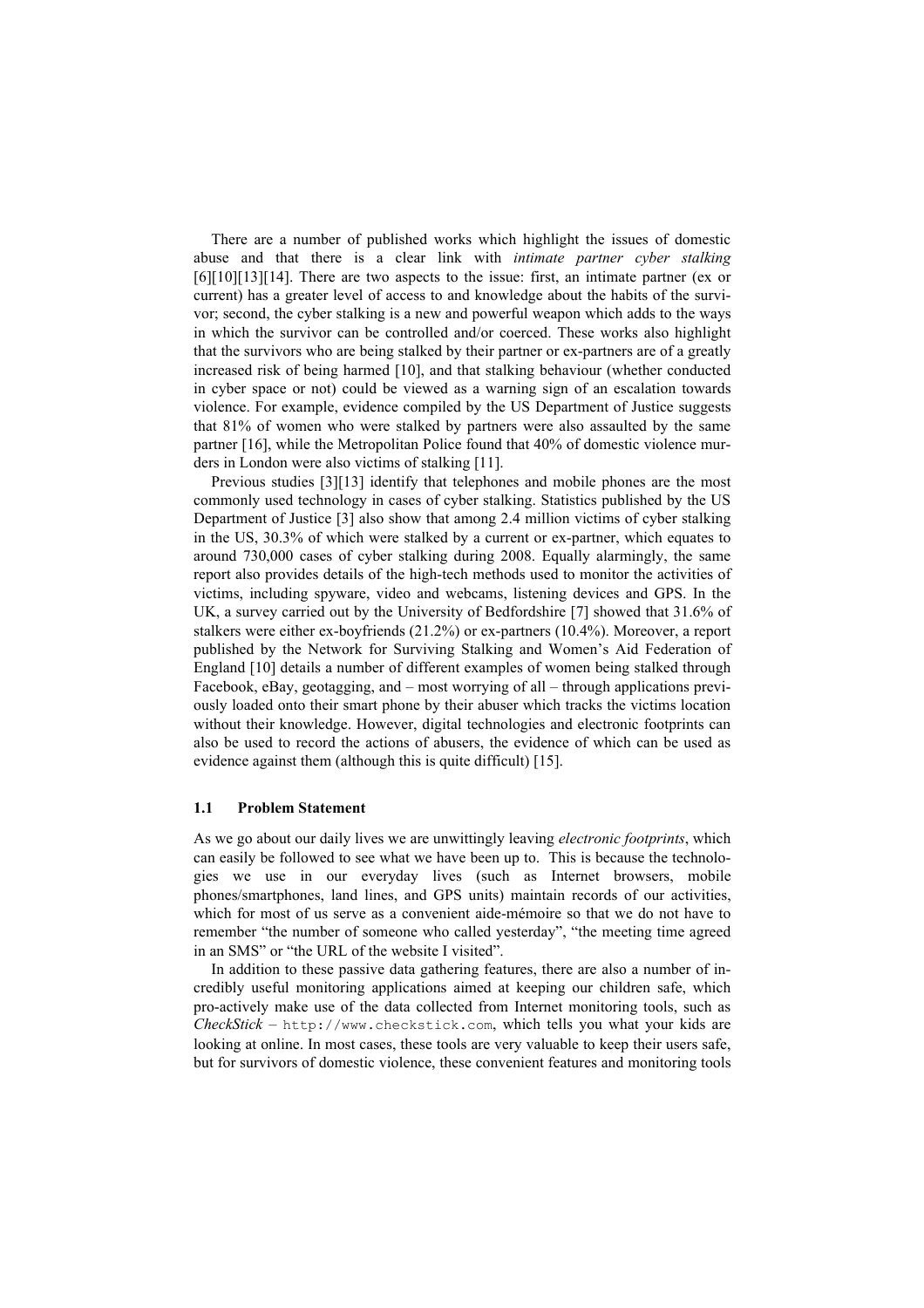can become an instrument of abuse, in that it allows an abuser to track the survivor's activities even when the abuser is not present, and thereby control/restrict the activities of the survivor. For example, the abuser can control who the survivor can communicate with, monitor what the survivor looks at online, and trace where the survivor travels. All these lead to the intimate partner cyber stalking mentioned earlier.

The reality for a survivor is that any attempt to seek help, either from friends and family or from support organisations, is likely to attract attention and possibly further abuse. This has the effect that although technology is providing more convenient ways for survivors to access the help they require, it is also preventing survivors from accessing those resources. Current Internet browser and mobile phone technologies make it relatively easy for an abuser to review the electronic records that the survivors have collected; conversely it requires a much greater level of technical knowledge and quite a lot of work on the part of the survivors to cover their tracks.

Therefore the technologies that are designed for our convenience inadvertently put survivors at a technological disadvantage. One way to address this problem is by erasing survivor's electronic footprints, but this is not as straightforward as it sounds. Internet browsers and mobile phones will (by default) record their actions, but using a "clear all" approach leaves large gaps in the history, which can also raise abuser's suspicion. To make matters worse for the survivors, each technology stores data in a different way, requiring extra knowledge and effort to effectively remove the traces of their activities. In some cases, data such as mobile phones billing records cannot be altered by the user, leaving them with very limited or even no options.

**Key Requirements.** The proposed system aims to benefit survivors of domestic violence. These survivors tend to have limited knowledge and experience with technology, and in some cases, English is not their first language [17]. As such, the system needs to be *very easy to use*, with minimal interaction required with its users. In fact, being *invisible* is another key requirement, so that the system does not draw attention from the survivors' abuser. Most  $-$  if not all  $-$  of the technical activities (such as installing and configuring the proposed system) will be performed by staff at the support centre, with assistance from the authors/developers of the system.

**Attacker Model.** The main potential attackers will be the survivors' partner (and abuser). They have access to or control of the (shared) computer at home or even the survivors' smartphones. They have sufficient computer knowledge (for example, they know how to check web browser history), but they are not a hacker or an expert in computer security or forensic. They will not monitor the survivors' computer usage all the time (e.g. no key logger or network sniffer will be used). Nonetheless, it is expected that the attacker will be able to take control of the survivor's computer *after* the survivor finishes using it to access domestic violence support websites. Therefore one of the main aims of our proposed solutions (see Section 3) is to remove traces of digital footprints associated with domestic violence support websites from any devices used by the survivors.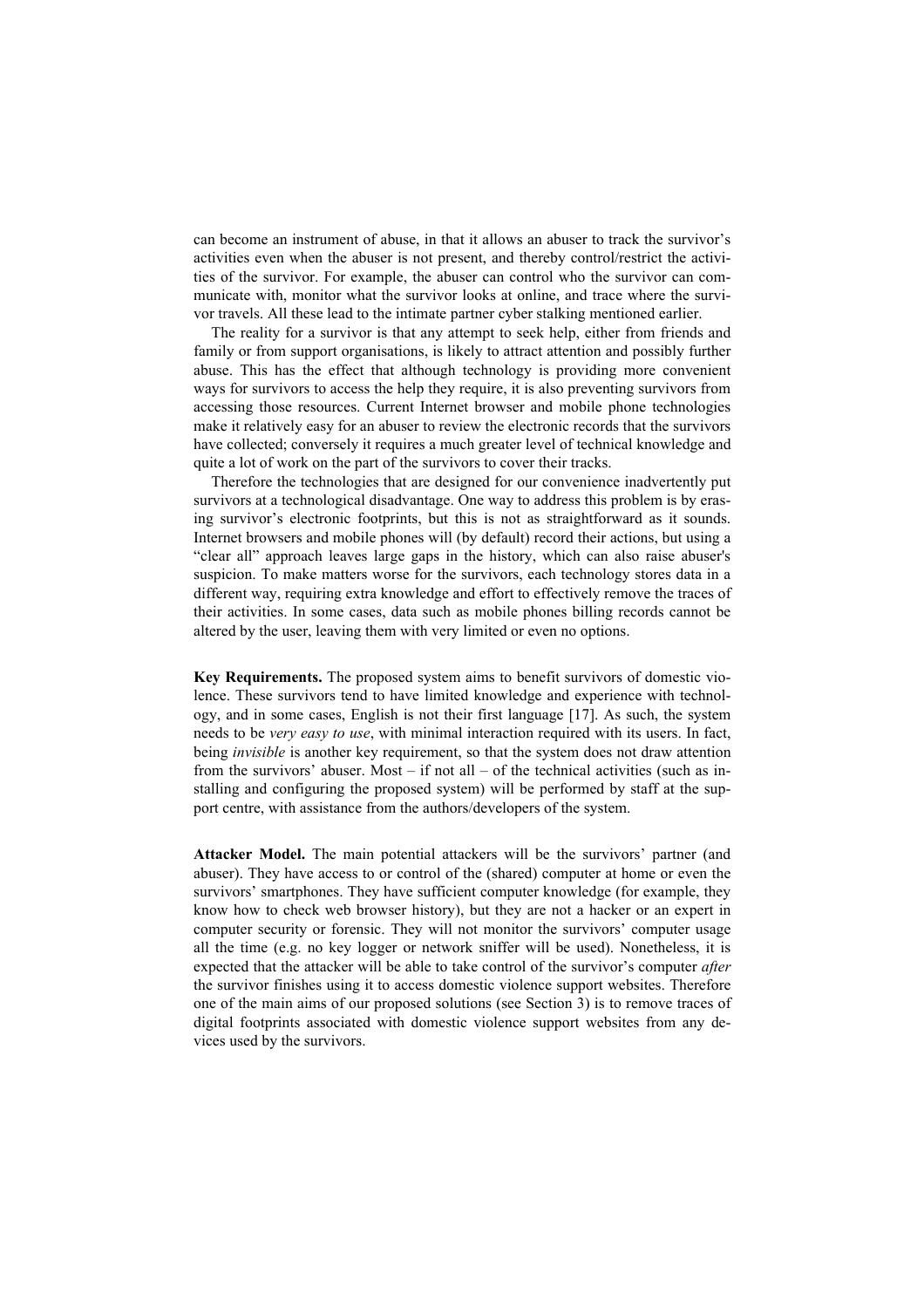#### **1.2 Related Work in Privacy Enhancing Technologies**

Issues related to private browsing are not new, and many papers have addressed them to various levels and from different perspectives. Aggarwal et al. [1], considers two types of attackers threatening private browsing: *local attacker* (family member or other people who has access to the user's machine and might be able to examine its browser's history) and *web attacker* (web sites trying to track and collect data from the user's visit).

Plenty of research has been done in dealing with web and third-party attackers (for example [2][8][20][22]). In our work, however, we are interested in defending against local attackers, which include survivors' abusers in the domestic violence scenario. Portable versions of the popular Internet browsers that allow private or incognito browsing (e.g. Google Chrome [21]) are available to defend against local attackers. There are even more comprehensive solutions such as Tails [23] (which can be deployed as a live USB stick or DVD for preserving anonymity), containing a set of online anonymity tools including Tor [24].

If used correctly, these solutions represent the most effective way of achieving privacy. But they rely on the user being technically savvy or even remembering to turn on and use these features. This is often not the case with survivors of domestic violence. Their knowledge of computer technologies, security and privacy is usually very limited, so it is unreasonable to expect them to be able to use complex features provided by these solutions. Moreover, it is not possible to use USB stick or CD/DVD when accessing information on a mobile phone. Therefore, these solutions – even though they are widely available and provide excellent features for private browsing – constitute only one of the layers of protection that we envisage will be necessary for achieving privacy for these survivors.

#### **2 Case Study: Experience with Survivors**

In this paper, we focus on a case study involving survivors who attend a women's support centre for Black and Minority Ethnic (BME), based in the UK (for privacy reasons, we do not state the name of this support centre, instead we refer to it as our "case study"). Data collection was performed using an online survey through several sessions organised by the support centre's staff, in which, groups of survivors as well as women from the control group completed the online survey.

This case study provides us with important insights and experience in the design and development of socio-technical systems where privacy is one of the key features. It also allows us to come up with novel ideas on how new technologies can be used for ensuring privacy. Some of these ideas are still to be implemented, but we are confident that they will contribute positively in improving users' privacy, while being usable and practical at the same time. We are also planning to carry out evaluation of the whole system once it is fully implemented.

The research shows that survivors have two major barriers to successfully accessing the support services that they require [17]: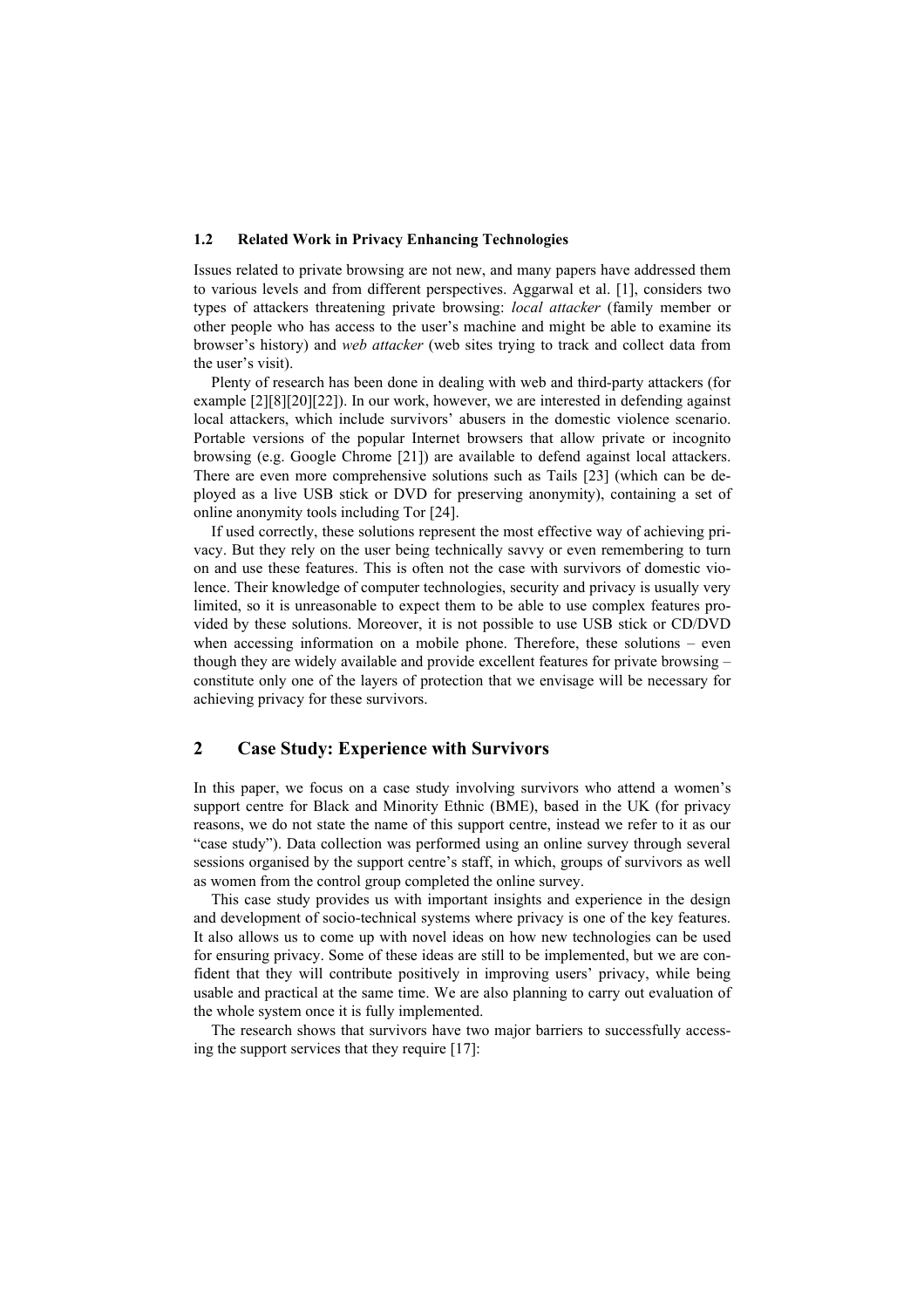- locating the support services and the organisations that provide them, and
- fear of provoking further abuse if their abuser discovers that they have been seeking help (hence their reluctance to report the incidents to the police or relatives).

In effect, survivors are being excluded from the socio-technical systems that the rest of us take for granted, largely because they are afraid of using these systems for fear of being found out looking for help. This paper proposes a digital strategy for the social inclusion of survivors. The strategy incorporates several technology-based solutions and a training strategy, which together will help to overcome these barriers. The aims are to publicise domestic violence support services in a way that is most accessible to survivors, while at the same time providing technological solutions that help survivors avoid leaving telltale electronic footprints.

#### **2.1 Method and Implementation**

The overall aim of this case study is the *social inclusion of survivors through technology*, and to achieve this, the tasks have been divided into a number of sub-goals:

- Understand how survivors currently relate to technologies that would be useful to them and the technological issues that they face
- Propose a digital strategy to make domestic violence support services more accessible
- Propose a range of technological solutions that help survivors avoid leaving telltale electronic footprints

In order to address these goals, we have worked closely with the staff at the case study's support centre to understand the technological issues faced by survivors. The guidance given by the case study's staff has been invaluable in the development of the technology strategy.

Due to the sensitive nature of the subject, it was not appropriate to use standard user interview techniques to gather the data required. It was felt that an online survey would be a less intrusive way to gather the data, as this could be carried out in the familiar surroundings of the case study's facility with the assistance of its staff, without requiring a member of our research team to be present. The women who completed the survey were selected from women regularly attending services provided by the centre. There were two groups of these women: survivors of domestic violence, and a control group of women who attend the centre for other activities (not related to domestic violence, such as learning English language or new skills). The data were collected from the control group to minimise the influence of other factors common to all women attending this centre, such as socio-economic and/or ethnic group.

The survey collected information relating to the following topics: (i) the location of the computer the women used to access the internet; (ii) websites visited, including any online support services used; (iii) other communications channels such as instant messaging; (iv) type and capabilities of mobile phones used; (v) indication of age range (to eliminate any age related trends); (vi) whether survivors felt they were being monitored; (vii) which support services survivors would like to see implemented.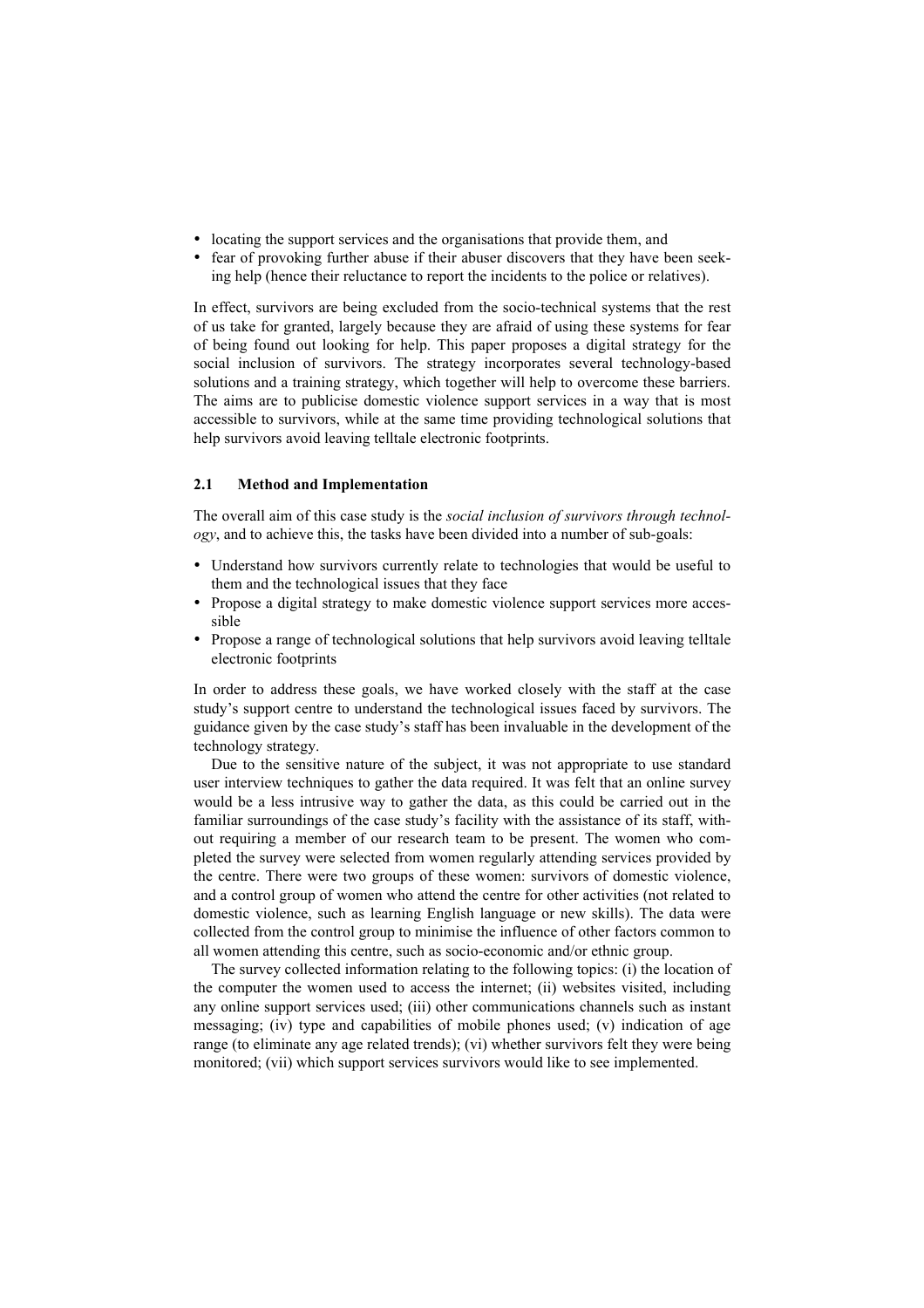Two online survey forms were used to collect the data, one for survivors and one for the control group. The control group were not asked questions specifically relating to domestic violence. A multiple-choice format was utilised to obtain the granularity required and ensure the uniformity of terminology used in responses. The forms can be viewed at:

```
http://research.cs.ncl.ac.uk/surveys/survivors-survey.html and
http://research.cs.ncl.ac.uk/surveys/womens-survey.html.
```
There are two competing considerations when deciding which support services would best serve the needs of the survivors:

- $\bullet$  preference of the survivors there is no point providing services which survivors do not want or will not use
- affordability/running costs it would be counter-productive to create a support service for survivors which has to be withdrawn because it is too expensive to run

Our choices regarding which technologies to use are therefore influenced by these factors and we also endeavour to develop a system that is as easy to use as possible.

#### **2.2 Lessons Learnt**

Our contact with the case study commenced in June 2010, and it has involved close collaboration with the staff at the support centre. From this collaboration, we have been able to draw insights and initial conclusions about the issues faced by survivors and the support services used by survivors [17].

One of the major challenges that survivors face is that it requires more effort and more technical knowledge for them to erase their *electronic footprints*, than it does for their abuser to follow them. It is interesting to notice that survivors seem to be aware of the feature of Internet browsers to record the history of the pages they have visited, and that survivors are keen to be able to avoid this. Therefore redressing the balance in favour of the survivor will require a range of measures including redesigned websites, history cleaning technologies and training.

| Category                                                          | <b>Survivors</b> | Control |
|-------------------------------------------------------------------|------------------|---------|
| Access to the Internet                                            | 71%              | $100\%$ |
| Access to computer outside the home (friends, relatives, library) | 29%              | 87%     |
| Used Internet communications such as Skype and IM                 | 43%              | 87%     |

Mobile phone usage / ownership 86% 87%

**Table 1.** Technologies usage of survivors.

A survey of survivors was performed as part of the case study, to capture first-hand their opinions. A total of 22 women completed the online survey, the results of which have provided valuable insights into – among others – the technology usage of survivors. **Table 1** provides a summary of the survivors' usage of technology as compared to that of the control group. The survey results show that the survivors in our sample are 29% less likely than others in their socio-economic/cultural/ethnic group to be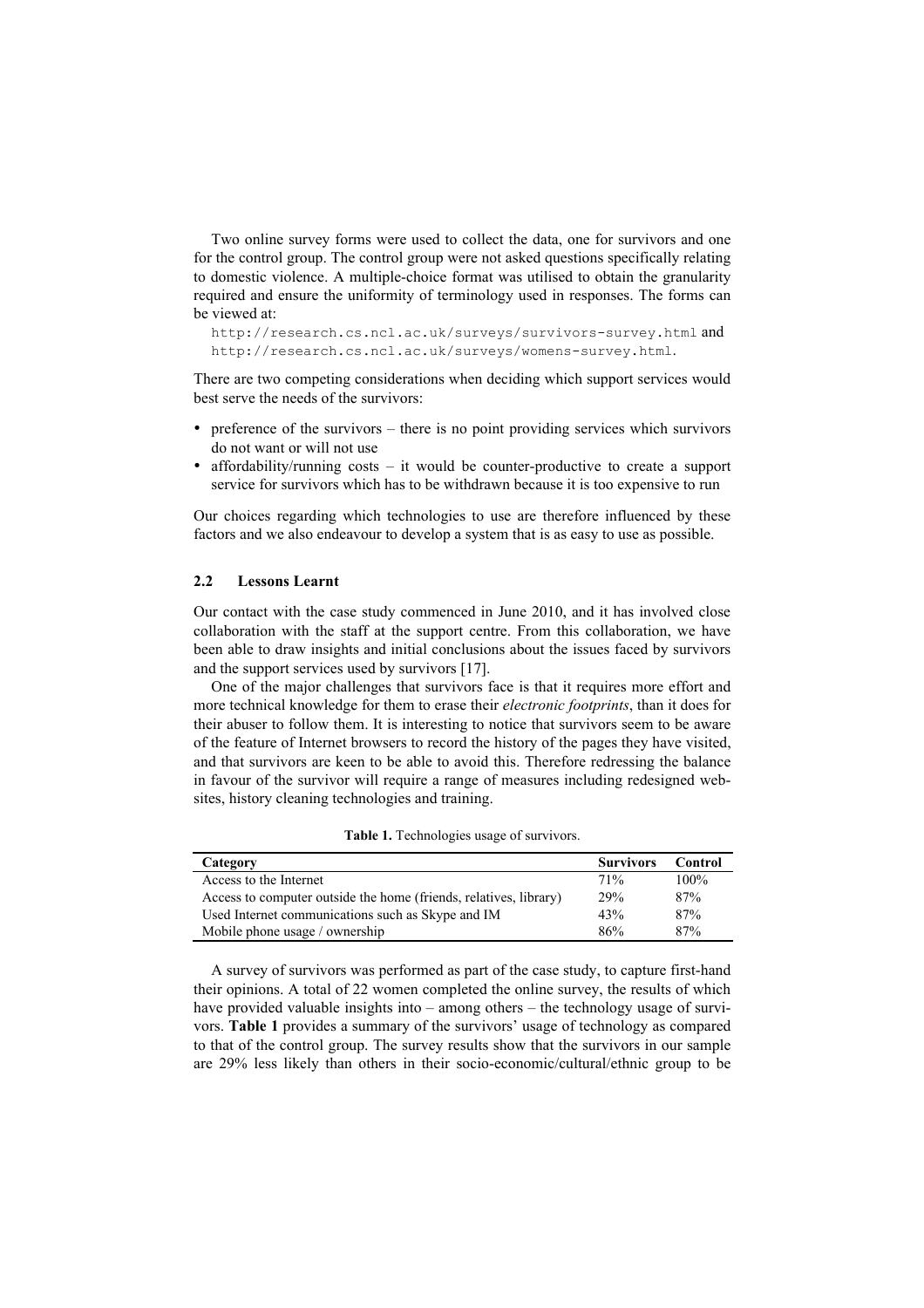regularly using the Internet and the support services it provides. Encouragingly, the survey also shows that mobile phone usage amongst survivors is pretty much equal to that of the control group of the sample. Although survivors did not express a strong preference for an Internet browser that does not record history, it is felt from our reading of related works mentioned in Section 1 that this will be a valuable tool to implement for survivors. Further information regarding the survey can be found in [17].

#### **3 Proposed Solutions**

Our research proposes a number of technology solutions to improve survivors' access to domestic violence support services. We are also focusing on providing a feature for erasing survivors' digital footprints without raising suspicion to their abusers.

#### **3.1 More Accessible Domestic Violence Support Services**

There are technologies that can improve the accessibility of support services by ensuring that survivors are not excluded because they do not know that the support service is there. These include *Quick Response* (QR) codes, as well as *Near Field Communication* (NFC) and *Radio Frequency Identification* (RFID) tags.



**Fig. 1.** QR code example containing a single use URL.

QR codes are printed two-dimensional barcodes (**Fig. 1**) that can encode a URL or a SMS text message and can be read by a smartphone or a laptop with a webcam, allowing easy dissemination of web pages. NFC and RFID tags are a class of wireless information storage device that can store much more data than a QR code and can be read by some smartphones and computers.

With smartphones capable of reading OR codes – and even NFC and RFID tags – becoming more accessible and readily available for survivors to use, we propose embedding information in real world objects using these technologies.

Imagine that you are a close friend or family member of a survivor who is still in an abusive relationship and you want to help by letting her know about online support services which can help, without alerting her partner. What is required is a way of hiding the URL in an everyday object that will not arouse suspicion. QR codes can be printed on self-adhesive labels, making it easy to attach a URL to any real-world ob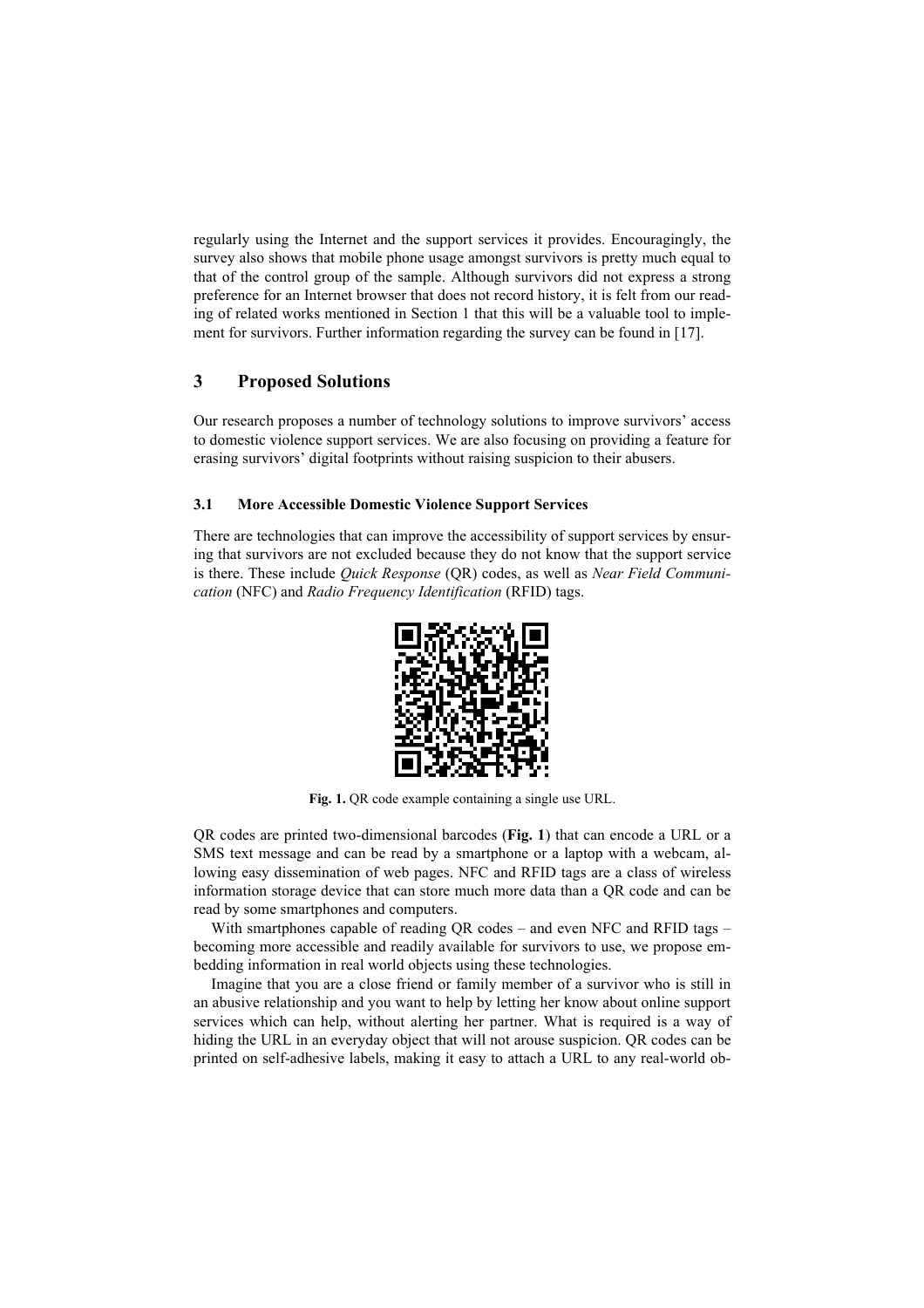ject; this could be a poster or flyer advertising the support service or other everyday objects such as a postcard from a friend or on the base of a mug thereby disguising its meaning.



**Fig. 2.** Postcard with QR code – front (left) and back (right).

An example of a QR code embedded in an innocent-looking postcard can be seen in **Fig. 2**. The QR code in **Fig. 1** can be read with a smartphone and contains a URL which points to a live demo of "single use URL access codes" (see Section 3.2).

QR codes are very cost effective because free software applications can be used to print them, so the only costs are the printing and the sticky labels. This compares very favourably with the cost of NFC, currently around  $\pounds1.50$  per item. NFC tags are much more expensive than QR codes so their use would be limited to applications where the additional functionality they provide is worth the extra expense. NFC objects can carry a great deal more information than QR codes, this provides the opportunity to embed more data. For example, an NFC tag could be used to store a list of all support services in the local area. These tags could then be attached to posters advertising support services, and the survivors can download and view the whole list on their phone without having to connect to the Internet. NFC tags can also give a unique response to each person who accesses the information; this would allow posters to be created that will hand out a different single use URL to each smartphone that accesses the poster.

#### **3.2 Erasing the Digital Footprints of Survivors**

Allowing survivors to freely access online resources whilst hiding their activities from their abusers is a complex problem that does not have a single solution. Our approach consists of a number of complementary technologies that provide layers of protection.

**Single Use URL Access Codes.** Given that a survivor may forget (or even not be aware of how) to use the private browsing feature, or do not know how to clear their history after accessing domestic violence support services online, it is proposed that specific sections of domestic violence websites could incorporate an automatic means of sanititising the browser history of anyone who visits the website.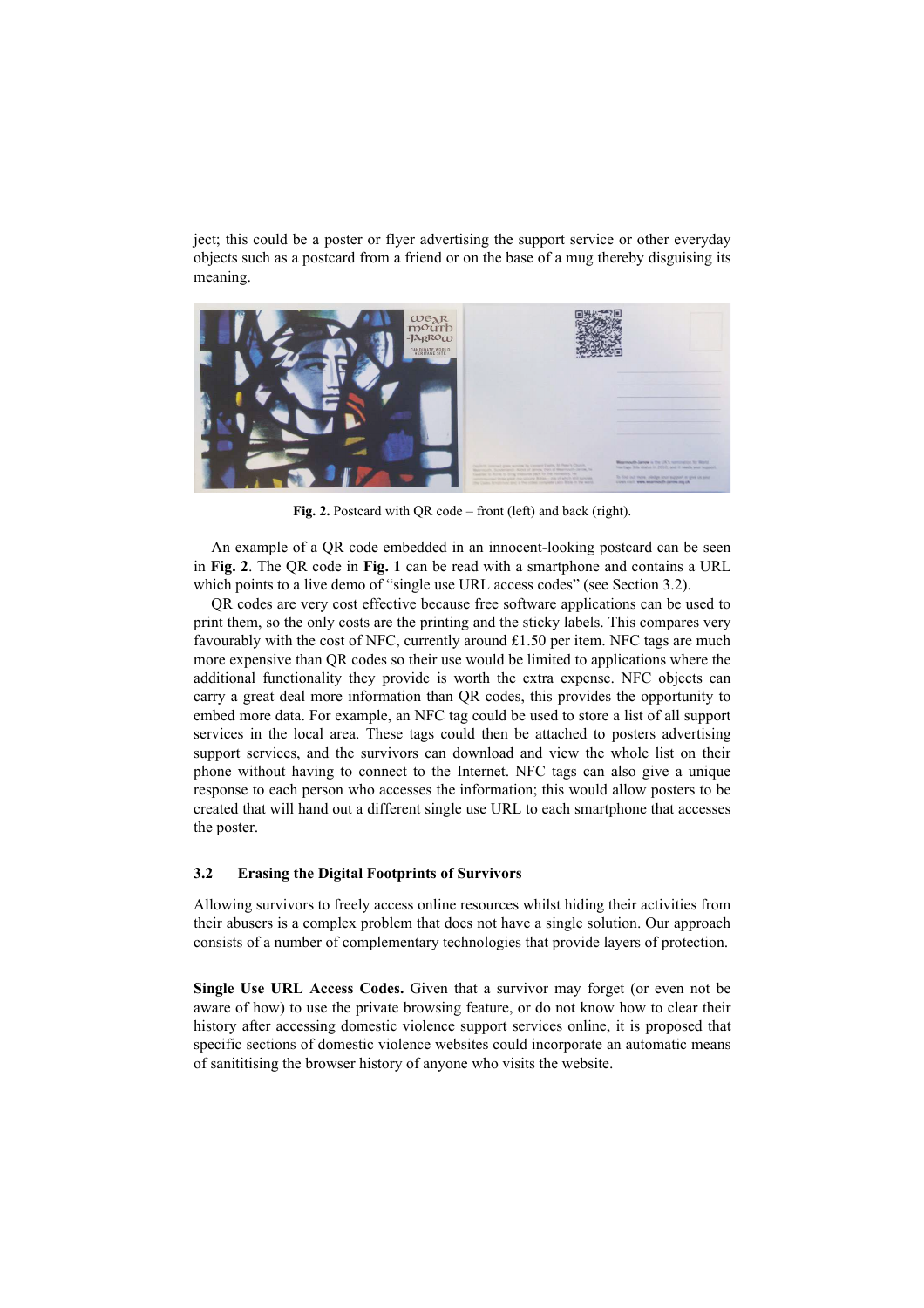Our solution hides pages relating to domestic violence support services behind "innocent pages" from a real website that the survivor would quite legitimately use. The website is designed with both innocent pages and domestic violence pages, anyone entering the website without a valid access key would be given innocent pages only.

| <b>Main Menu</b><br><b>Useful Contacts</b><br>C Home<br><b>Useful Contacts</b><br>L About Safe Newcastle<br>< What's happening in<br><b>Safe Newcastle Unit</b><br>Newcastle<br>Tel: 0191 277 7833<br>Crime Prevention &<br>Email: safenewcastle@newcastle.oov.uk<br>Community Safety Advice<br>Email: safenewcastle/drugs@newcastle.gov.uk<br>C. Information about Drugs                                                                                                                                                                | <b>About Us</b><br><b>College Life</b><br><b>Site List</b><br>Home<br><b>Learning Support</b><br><b>Resources</b><br>City & the region,<br>Learning difficulties,<br>chysical disabiliteis, support<br>Newcastle<br>Contact us, student<br>Student email<br>Choose your<br>support, vacancies<br>area of interest<br>College portal<br>events, callery<br>library, socrts<br><b>ESOL</b><br>ESOL courses are for people who live in the UK and who need to improve their English. If you live permanently in Britain,<br>vou can ioin one of our courses in English as an Additional Language (EAL). If you are a temporary resident in Britain, you<br>can join one of our courses in English as a Foreign Language (EFL). | <b>Newcastle College</b>                                                                                                                                                                   |
|------------------------------------------------------------------------------------------------------------------------------------------------------------------------------------------------------------------------------------------------------------------------------------------------------------------------------------------------------------------------------------------------------------------------------------------------------------------------------------------------------------------------------------------|-----------------------------------------------------------------------------------------------------------------------------------------------------------------------------------------------------------------------------------------------------------------------------------------------------------------------------------------------------------------------------------------------------------------------------------------------------------------------------------------------------------------------------------------------------------------------------------------------------------------------------------------------------------------------------------------------------------------------------|--------------------------------------------------------------------------------------------------------------------------------------------------------------------------------------------|
|                                                                                                                                                                                                                                                                                                                                                                                                                                                                                                                                          |                                                                                                                                                                                                                                                                                                                                                                                                                                                                                                                                                                                                                                                                                                                             |                                                                                                                                                                                            |
| Domestic Violence - Advice & Enquiry Line<br>C. News & Fuents<br>Tel: 0845 605 2222<br>C. Heeful links & Documents<br>Newcastle Safeguarding Children Board<br>C Have Your Sav                                                                                                                                                                                                                                                                                                                                                           | Whichever one applies to you, you can study English at your own pace, as fast or as slowly as you wish. There is also a<br>choice of times, days and start dates, so study is very flexible.<br>You can study English on its own, or combine it with another subject - choose from:<br>· Beauty Therapy                                                                                                                                                                                                                                                                                                                                                                                                                     | <b>Search Courses »</b><br>Search Site »<br>Select a subject                                                                                                                               |
| Tel: 0191 277 7485 www.newcastle.cov.uk/ssacpc.nsf<br>C. Useful Contacts<br>REACH (Rape, Examination, Advice, Counselling and Help)<br>C Members Area<br>Tel: 0191 212 1551<br>Contact info<br><b>Victim Support</b><br>Tel: 0191 281 3791<br>Safe Newcastle Unit<br>Email: contact@victimsupportnewcastle.co.uk<br>Room 34.<br>CMc Centre.<br>Supportline: 0845 30 30 90<br>Newcastle upon Tyne.<br>www.victimsupportnewcastle.co.uk<br>NE1 SPR.<br><b>Women's Aid</b><br>Tel: 0191 277 7832<br>Tel: 0191 265 2148 www.womensald.org.uk | · Business<br>- Catering/Hotel Industry<br>- Painting and Decorating<br>$•$ Care<br>+ Childrare<br>- Motor Vehicle Maintenance<br>· General English<br>- Academic English<br>· Business English<br>To find out more about ESOL courses, or to enrol, come along for advice and an English assessment to Room 209,<br>Parsons Building, Rye Hill Campus during our main enrolment period, or at any other time throughout the year on                                                                                                                                                                                                                                                                                        | <b>Contacts</b><br>call:<br>0191 200 4000<br>email:<br>enquiries@ncl-coll.ac.uk<br>address:<br>Newcastle College.<br>Rye Hill Campus,<br>Scotswood Road<br>Newcastle upon Tyne.<br>NF4 7SA |

**Fig. 3.** Domestic violence support directory page (left) and innocent replacement page (right).

This example uses content for ESOL (English for Speakers of Other Languages) courses as the innocent pages, this matches the profile of the women who use the case study's services, many of whom attend ESOL courses to improve their English. Different centres will use different innocent pages, to match the profile of the women attending the different centres. Each access key may only be used *once*; all subsequent attempts to access the domestic violence pages with a used access key will result in innocent pages being presented (an example can be seen in **Fig. 3**). This stops the abuser from following the browser history to the domestic violence support pages.

The access codes can be distributed in various ways; the method selected should draw the least attention for the survivors who will be using them. Some of the methods we envisage using include: embedding QR codes on postcards, posters, flyers or objects, providing a USB stick containing tools that survivors can use, emailing the URL to survivors, printing the URL on tear-off strips at the bottom of a poster, and sending the URL as a text message.

An algorithm will generate access codes based on the date, so that codes will be valid for a limited time. The access code algorithm will incorporate a checksum to stop random numbers being accepted as valid access codes.

We have implemented a prototype of this solution.

**Location-based Service Advertising.** A poster advertising a particular domestic violence support service will be placed in a public location (e.g. bus stops, shopping malls, local shop windows or in the window of the service provider). The poster allows survivors to access online domestic violence service pages and resources on their mobile phone whilst they are at the location of the poster, however once they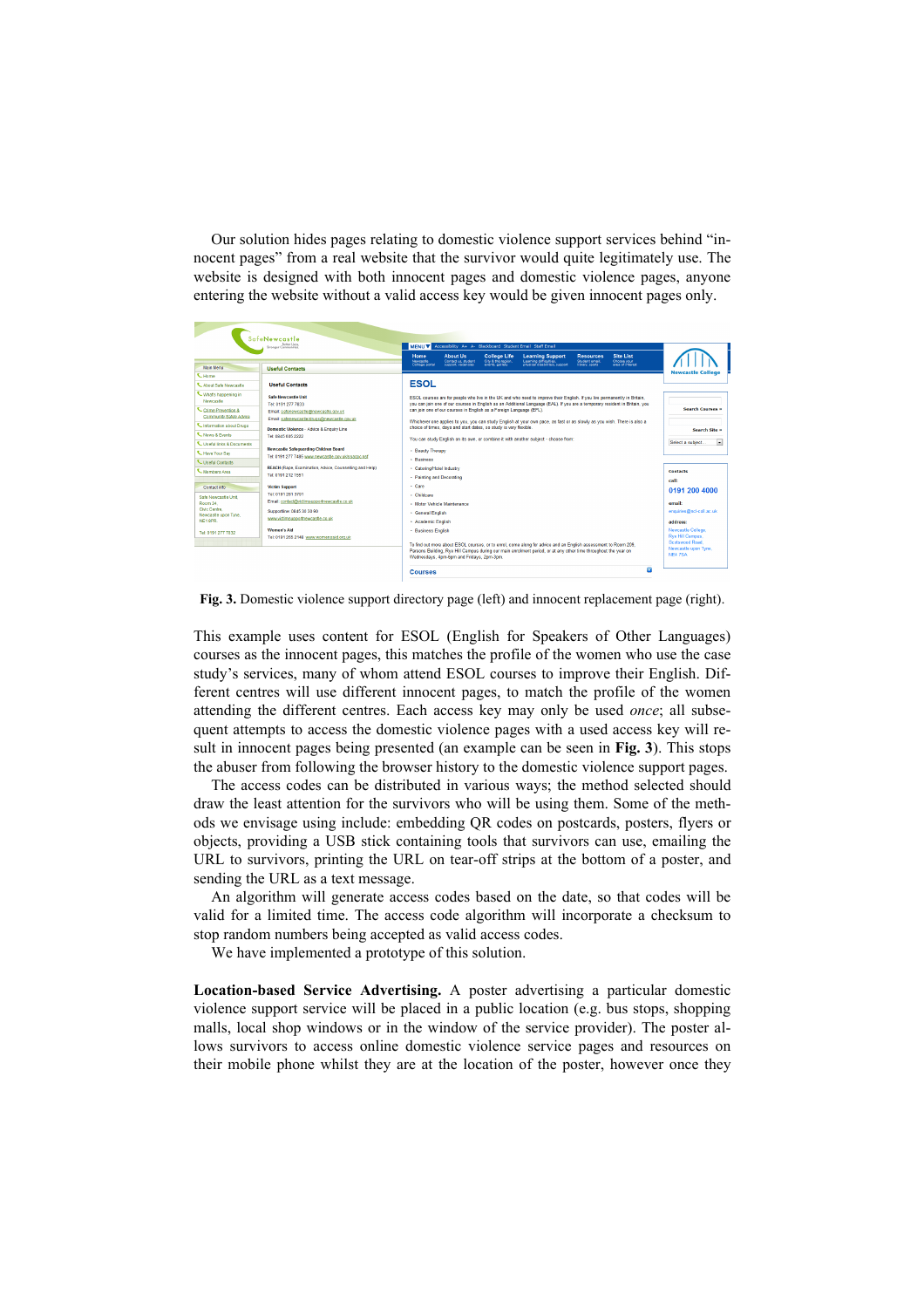leave the location, the URL cannot be accessed using the history or back button. This feature will be facilitated by the single use URL mechanism (described previously), which provides the domestic violence support service the first time the URL is used; any subsequent request using the URL code will result in an innocent page being displayed.

Unlike the static Quick Response (QR) codes on postcards/sweets, the poster will give a new single use URL each time a user passes their phone close to the poster. A programmable Near Field Communication (NFC) smart tag is capable of running a small JavaCard program, which will produce a new unique URL for each request. The JavaCard program uses an algorithm to calculate the single use URLs, each URL will be unique and will conform to the validation routine on the web site providing the domestic violence support service.

We will implement this solution soon.

**Targeted History Sanitisation Agent.** The objective of history sanititation agent is to automatically erase the digital footprints left behind when a user accesses specific support websites, by removing all history entries related to the support websites, including temporary Internet files, browser history entries, and cookies.

The agent will leave intact all other history entries, thereby avoiding making it look like the PC has been cleaned. The agent will automatically download a list of support websites, which will be used to decide which entries to delete; the list will be updated by support centre staff when new support websites go online.

Smartphones are becoming an increasingly popular way for accessing online content. We are therefore developing versions of the history sanitisation agent for Android and iPhone platforms as well. The smartphone agent development has also investigated the ability to automatically cleanse the phone of unwanted entries in the call and SMS history lists. Installation of this agent on smartphones will be carried out at the support centre. It is a bit trickier to deploy the targeted history sanititation agent on the survivors' computer, which tend to be a shared PC at home that their abuser also has access to. We envisage packaging the agent – along with portable anonymous browsers and other privacy tools – into a USB stick or a live CD/DVD that can be distributed to survivors. Training on how to use these tools will be given to survivors by staff at the support centre.

We have implemented a prototype of this solution for Microsoft Windows based PCs supporting various web browsers, as well as for Android smartphones.

**Secret Graphical Gateway.** The idea is to design and implement an application that will display a set of pictures as the front end of the gateway. When a survivor clicks the correct number of points in the right coordinates on the right picture and in the right sequence (set-up beforehand), the application will direct them to the support services site, otherwise it will do nothing. This way, the application will look innocent and will not raise suspicion to the survivor's abuser. In fact, this gateway application could be disguised as a digital picture viewer. In a sense, this is comparable to graphi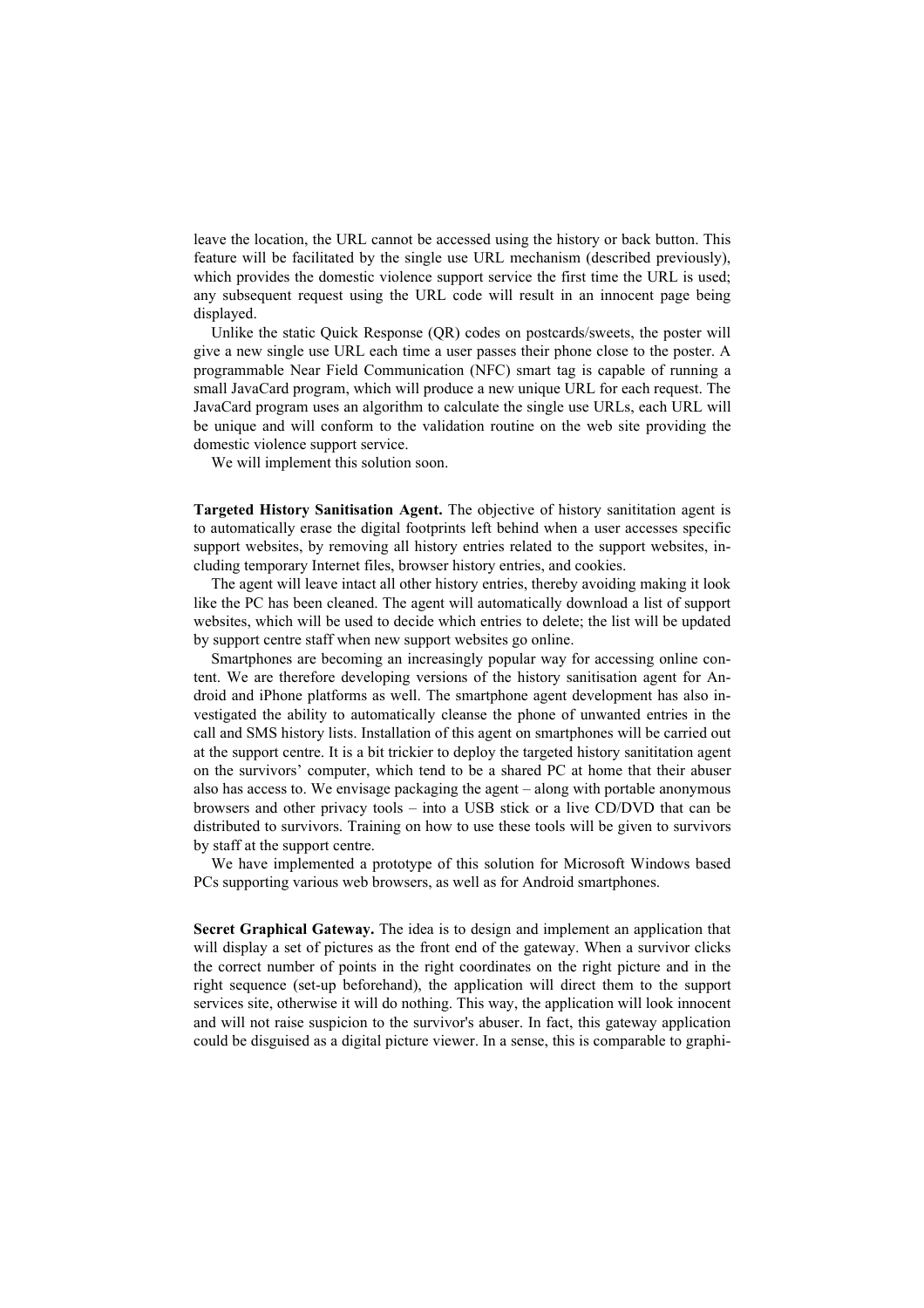cal password (e.g. [5]), albeit being "invisible" in its nature (without any signposting or obvious interactive feature that might attract attention).

We have implemented a prototype for Android smartphones.

#### **4 Conclusion and Future Work**

Through this work, we have demonstrated the need for solutions that will have a significant impact on social inclusion for survivors of domestic violence by improving the accessibility of domestic violence support service and by improving the ability of survivors to avoid leaving electronic footprints when they access these services. The case study shows that existing technologies utilised by survivors unintentionally work contrary to these aims. Given that this situation is unlikely to change and there is a limited budget for this project, we have adopted a strategy that proposes a set of bitesized solutions, each of which will be relatively quick implement at a modest cost.

We have implemented and tested the single use URL access codes idea, the targeted history sanititation agent, as well as the secret graphical gateway. However, wider deployment and further evaluation of the effectiveness of these solutions are still to be carried out. We will complete the implementation of other novel ideas, including the location-based domestic violence support advertising proposed in Section 3.2, either as proof of concept demonstrations or as fully functional solutions soon.

We plan to continue working with the case study's staff and survivors, to gather additional data and results through questionnaires and "in the wild" deployment of the proposed solutions, including their usability assessment. We will also explore other potential avenues for effective solution by conducting participatory, experiencecentred design process with the survivors and the staff at the support centre.

#### **Acknowledgement**

We would like to thank the staff at the support centre of the case study, as well as the survivors who participated in our survey for providing invaluable insights into the survivors' story. We also appreciate the anonymous reviewers' feedback and comments, which helped us improve this paper.

#### **References**

- 1. Aggrawal, G., Bursztein, E., Jackson, C., Boneh, D.: An analysis of private browsing modes in modern browsers. In: Proceedings 19<sup>th</sup> USENIX Security Symposium (2010)
- 2. Krishnamurthy, B., Malandrino, D., Wills, C.E.: Measuring privacy loss and the impact of privacy protection in web browsing. In: Proceedings of the 3rd Symposium on Usable Privacy and Security (SOUPS '07), ACM, New York, NY, USA, 52–63 (2007)
- 3. Baum, K., Catalano, S., Rand, M., Rose, K.: Stalking victimization in the US. US Department of Justice National Crime Victimisation Survey, January (2009)
- 4. Besnard, D., Arief, B.: Computer security impaired by legitimate users. Computers & Security, 23(3), 253–264, May (2004)